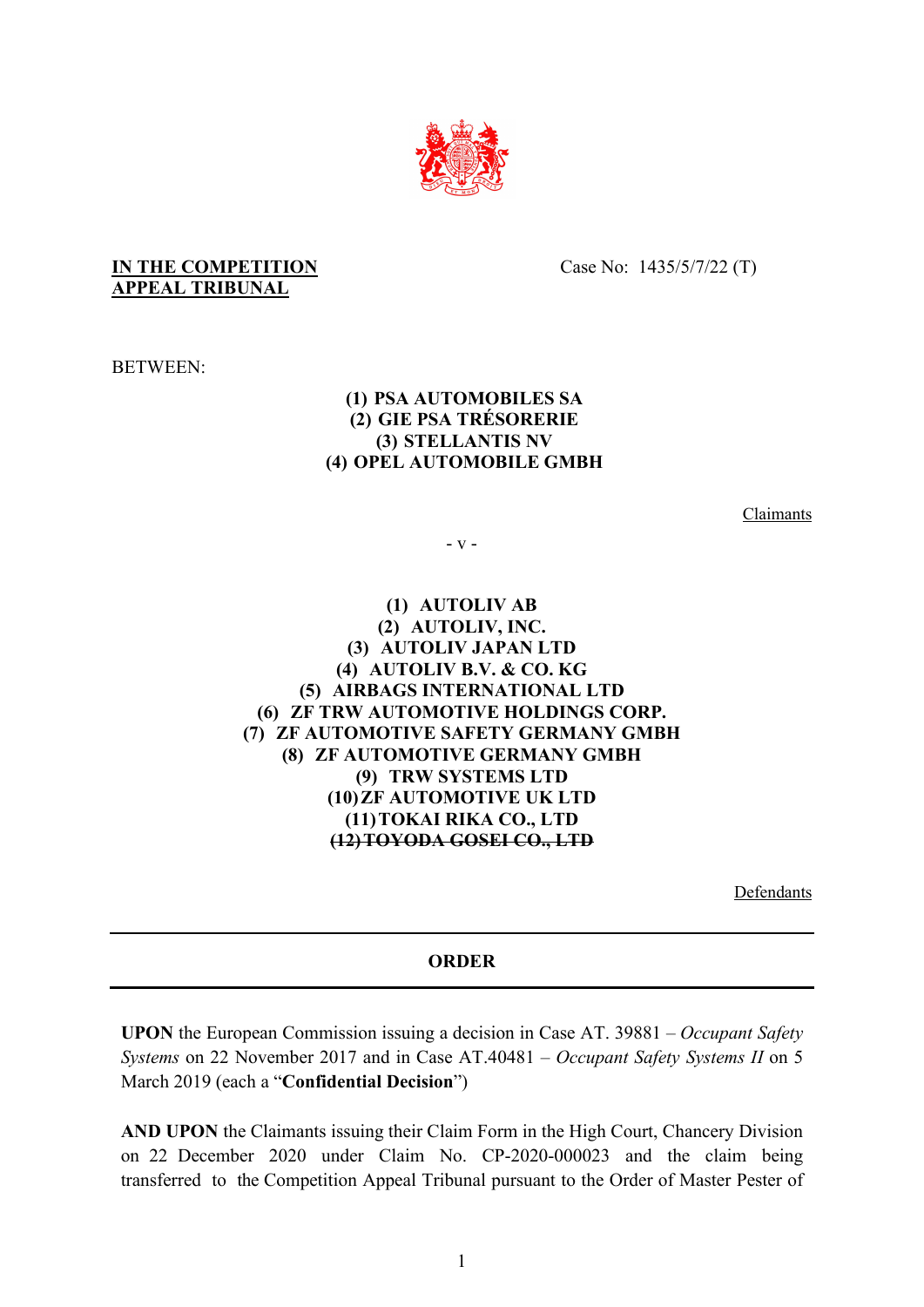1 March 2022 with Case No: 1435/5/7/22 (T) (the "**Claim**")

**AND UPON** the Second to Fourth Defendants ("**Autoliv Defendant Addressees**"), Sixth to Eighth Defendants ("**ZF Defendant Addressees**") and Eleventh Defendant ("**Tokai Rika Defendant Addressee**") each being an addressee to a Confidential Decision (the "**Defendant Addressees**")

**AND UPON** Toyoda Gosei Co., Ltd, Takata Corporation, Takata Aktiengesellschaft and Marutaka Co., Ltd being addressees of a Confidential Decision but not defendants in these proceedings (together, the "**Non-Party Addressees**")

**AND UPON** the full text of the Confidential Decision(s) having been provided to the Defendant Addressees and the Non-Party Addressees

**AND UPON** a final non-confidential version of the Confidential Decisions in Cases AT. 39881 and AT.40481 having been published and made publicly available respectively on 17 April 2018 and 20 June 2019 (each a "**Non-Confidential Decision**")

**AND UPON** the Defendant Addressees having documents in their possession, custody or control which are part of the European Commission's administrative file(s) relating to the investigations in Case AT. 39881– *Occupant Safety Systems* and/or Case AT.40481 – *Occupant Safety Systems II* (each a "**Commission File**")

**AND UPON** reading submissions from the Claimants and the First to Fifth, Sixth to Tenth and Eleventh Defendants filed in advance of a case management conference

**AND UPON** hearing counsel for the Claimants and for each of the First to Fifth, Sixth to Tenth and Eleventh Defendants at a case management conference on 7 June 2022

**AND UPON** the Claimants having agreed to amend their Particulars of Claim following disclosure of the documents identified below, if so advised

**AND UPON** the Claimants' application dated 27 May 2022 in respect of the present Order (including its application to join a number of further parties as additional Claimants hereto) and a confidentiality ring order

**AND UPON** the Tribunal's order of 7 June 2022 establishing a confidentiality ring as between the Claimants and the First to Eleventh Defendants (the "**Confidentiality Ring Order**")

**AND UPON** the said additional Claimants having filed a document recording their agreement in signed writing to become Claimants herein pursuant to CPR 19A PD paragraph 2.1, treated as filed with the Tribunal on 10 June 2022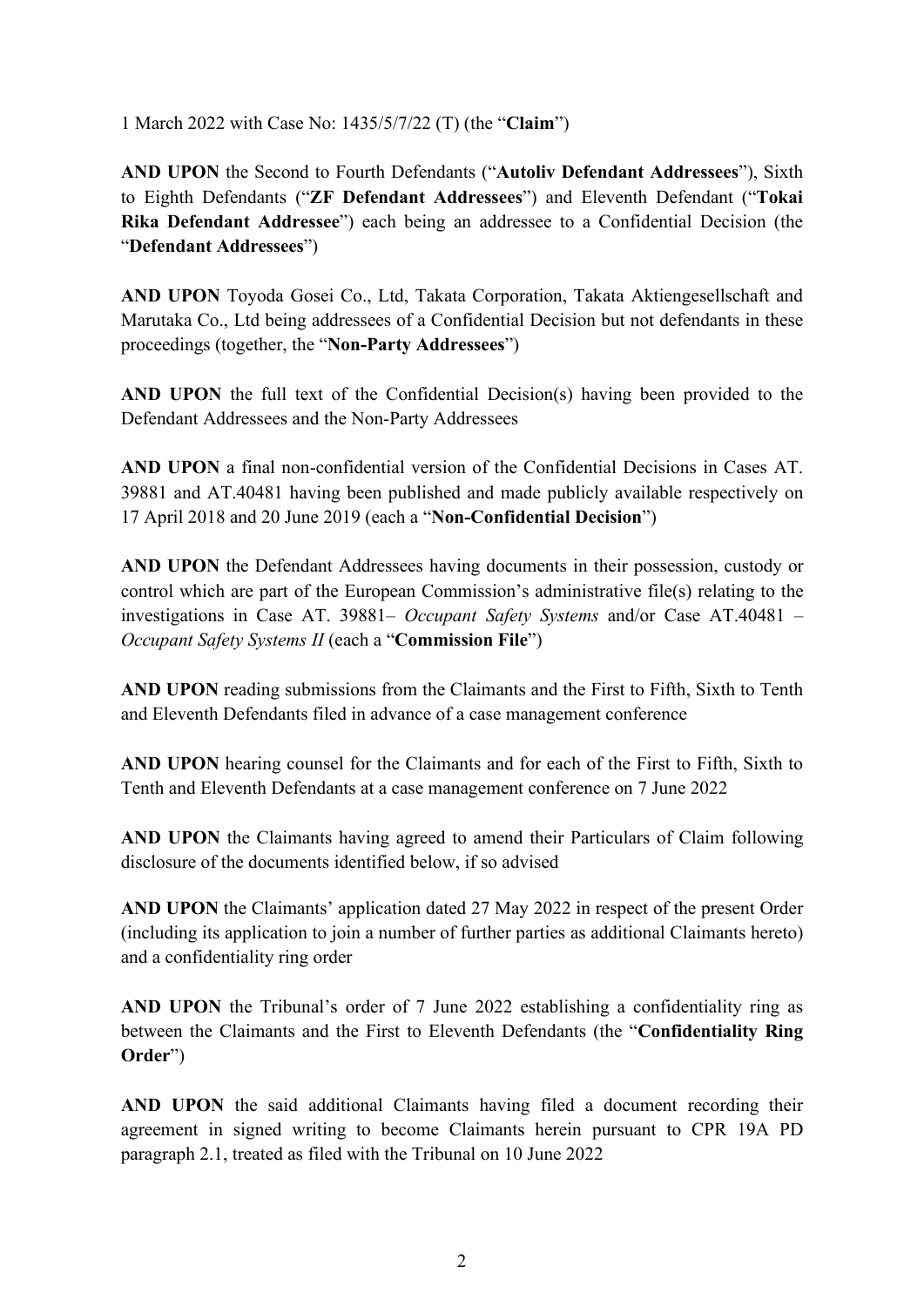#### **IT IS ORDERED THAT:**

#### **1. FORUM**

Pursuant to rules 52 and 18 of the Competition Appeal Tribunal Rules 2015 the forum of these proceedings is England and Wales.

## **2. NOTIFICATION OF THE ORDER; APPLICATIONS**

- 2.1 By 4pm on 17 June 2022, the Autoliv Defendant Addressees shall write to each of the Non-Party Addressees providing them with copies of this Order and the Confidentiality Ring Order.
- 2.2 Any of the Non-Party Addressees may within 28 days of receipt of the notification referred to in paragraph 2.1 of this Order apply to set aside or vary this Order or the Confidentiality Ring Order, such application to be:
	- (a) made by application notice and served on the Claimants and the First to Eleventh Defendants;
	- (b) accompanied by a reasoned explanation of the application to set aside or vary this Order or the Confidentiality Ring Order together with any evidence relied on; and
	- (c) at the applicant's risk as to costs.

## **3. DISCLOSURE AND INSPECTION OF THE CONFIDENTIAL DECISIONS**

- 3.1 When notifying each of the Non-Party Addressees in accordance with paragraph 2.1 of this Order, the Autoliv Defendant Addressees shall inform each of them of the following:
	- (a) that the Autoliv Defendant Addressees will disclose and provide inspection of a redacted copy of each Confidential Decision(s) (each a "**Redacted**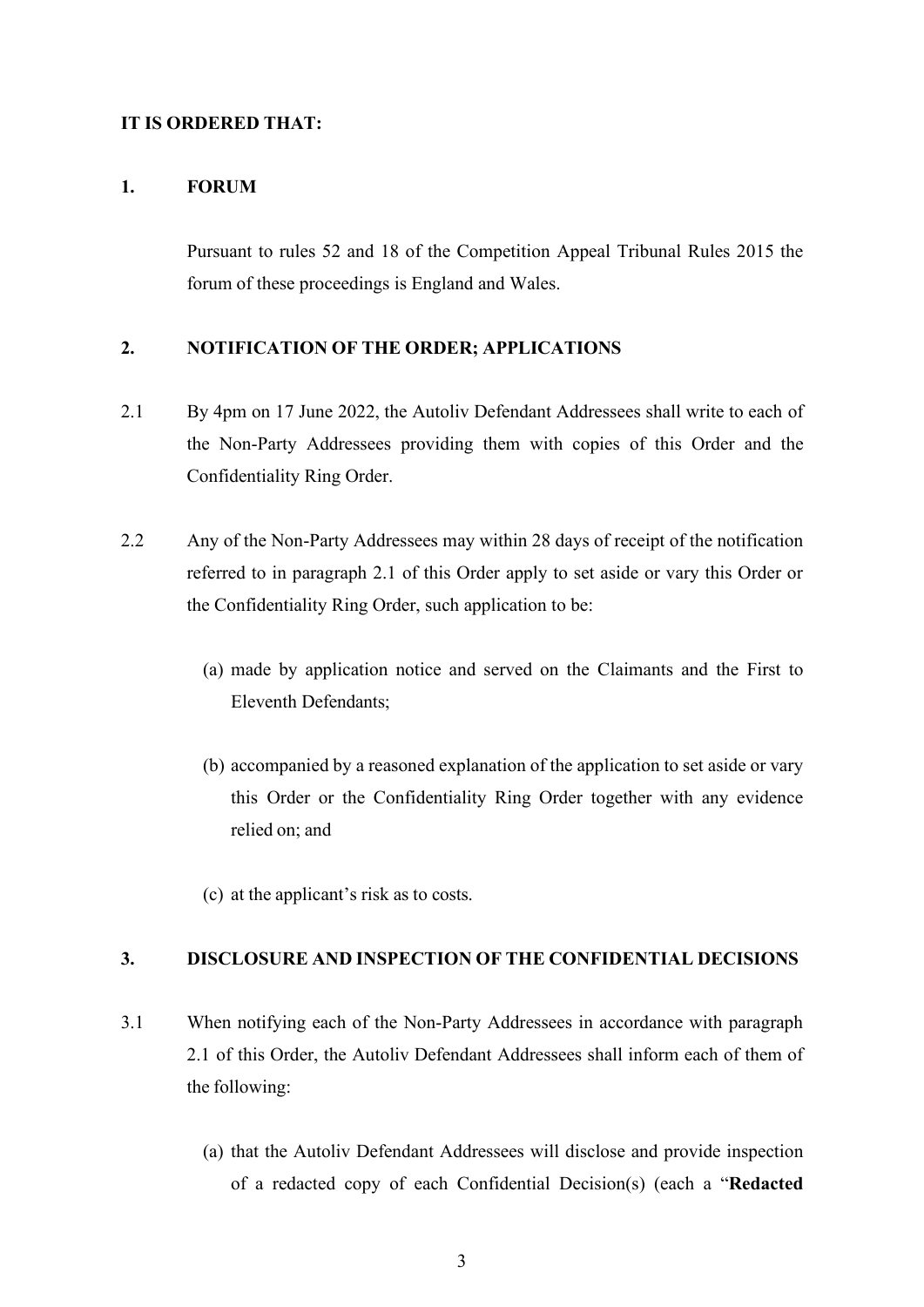**Confidential Decision**") to every other Party containing only those redactions which can be justified on the basis that:

- (i) they are leniency statements (as defined in Article 2(16) of Directive 2014/104/EU) and any citations from such leniency statements ("**Leniency Statements**");
- (ii) they are settlement submissions (as defined in Article 2(18) of Directive 2014/104/EU) and any citations from such settlement submissions ("**Settlement Submissions**");
- (iii) they are subject to legal professional privilege ("**Privileged Material**"); or
- (iv) they are material that is protected from disclosure under Article 48 of the Charter of Fundamental Rights of the European Union and/or Article 339 of the Treaty on the Functioning of the European Union (as applied in case T-474/04 *Pergan Hilfsstoffe GmbH v Commission* [2007] ECR II-4225) ("**Pergan Material**");
- (b) the Non-Party Addressees are invited to inform the Autoliv Defendant Addressees in writing by 4pm on 15 July 2022 of those passages of the Confidential Decision(s) that they consider should remain redacted on the grounds of being Leniency Statements and/or Settlement Submissions and/or Privileged Material and/or Pergan Material, and to provide an explanation of the basis for each redaction; and
- (c) informing each Non-Party Addressee that if they fail to respond by 4pm on 15 July 2022 the Tribunal may refuse any later claims for redactions of the Confidential Decision(s).
- 3.2 The ZF and Tokai Rika Defendant Addressees shall inform the Autoliv Defendant Addressees in writing by 4pm on 15 July 2022 of those passages of the Confidential Decision(s) that they consider should remain redacted on the grounds of being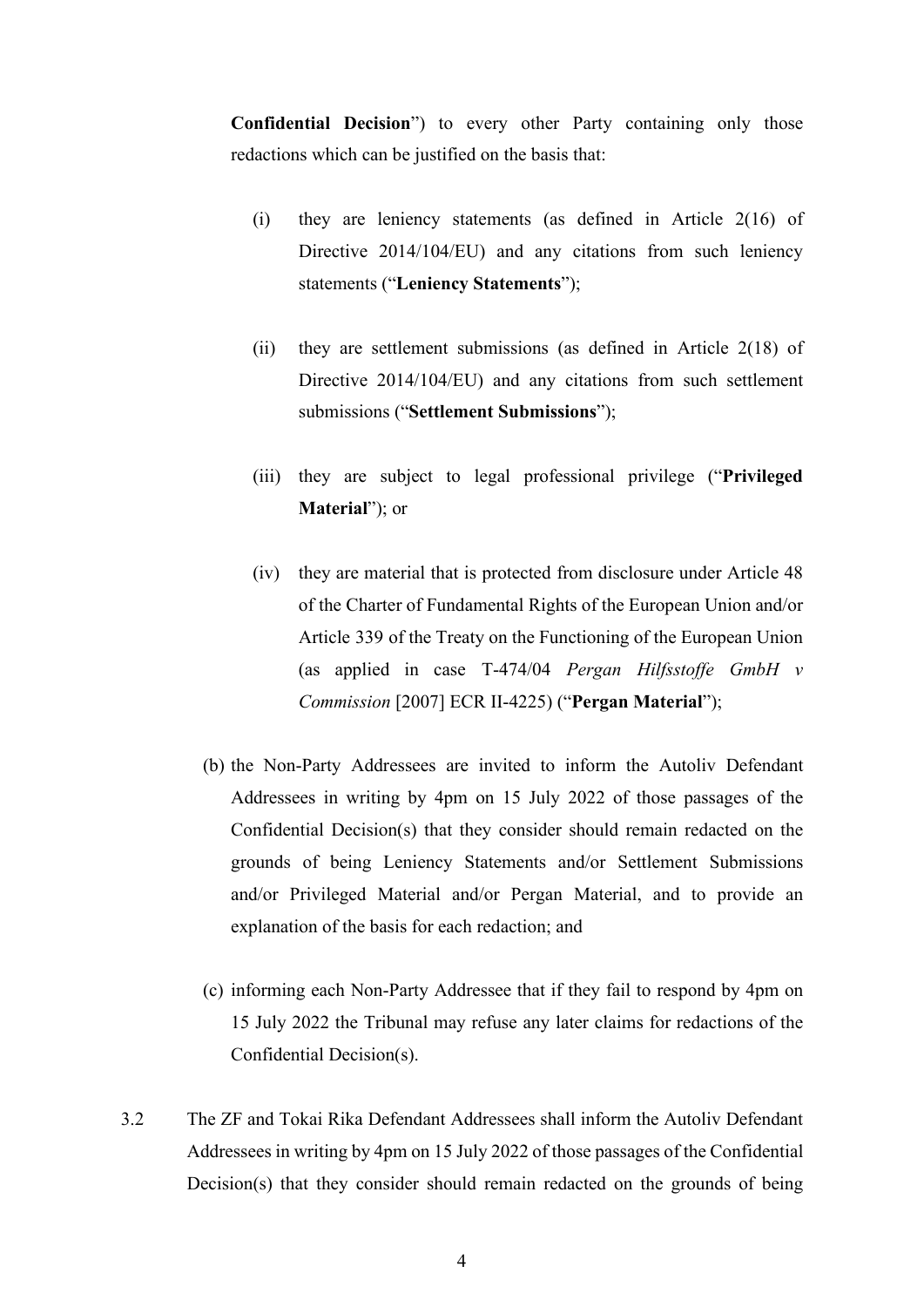Leniency Statements and/or Settlement Submissions and/or Privileged Material and/or Pergan Material, and provide an explanation of the basis for each redaction.

- 3.3 By 4pm on 29 July 2022, the Autoliv Defendant Addressees shall disclose and provide inspection to every other Party of the Redacted Confidential Decisions, subject only to any redactions requested by the Addressee Defendants or by a Non-Party Addressee on one of the grounds set out at paragraph 3.1(a) above. The Redacted Confidential Decisions must be accompanied by a description (in sufficient detail to enable the Claimants to assess any assertion and potentially challenge it by way of an application to the Tribunal, if so advised) of any passages which have been redacted, the basis on which they have been redacted, and which of the Defendant Addressees and/or the Non-Party Addressees have requested the redaction.
- 3.4 The Redacted Confidential Decisions shall be treated as Outer Confidentiality Ring Information (within the meaning set out in the Confidentiality Ring Order).

## **4. DISCLOSURE AND INSPECTION OF DOCUMENTS**

#### **Access to File Documents**

- 4.1 When notifying each of the Non-Party Addressees in accordance with paragraph 2.1 of this Order, the Autoliv Defendant Addressees shall give notice to the Non-Party Addressees of the following:
	- (a) that the Autoliv Defendant Addressees will disclose by list and provide inspection of all documents on the European Commission's file in Case AT. 39881 – *Occupant Safety Systems* and/or Case AT.40481 – *Occupant Safety Systems II* to which the Defendant Addressees were granted access by the European Commission (the "**Access to File Documents**") within the possession or control of any of the Autoliv Defendant Addressees. The following categories of documents (or parts of documents) shall be redacted or withheld from inspection: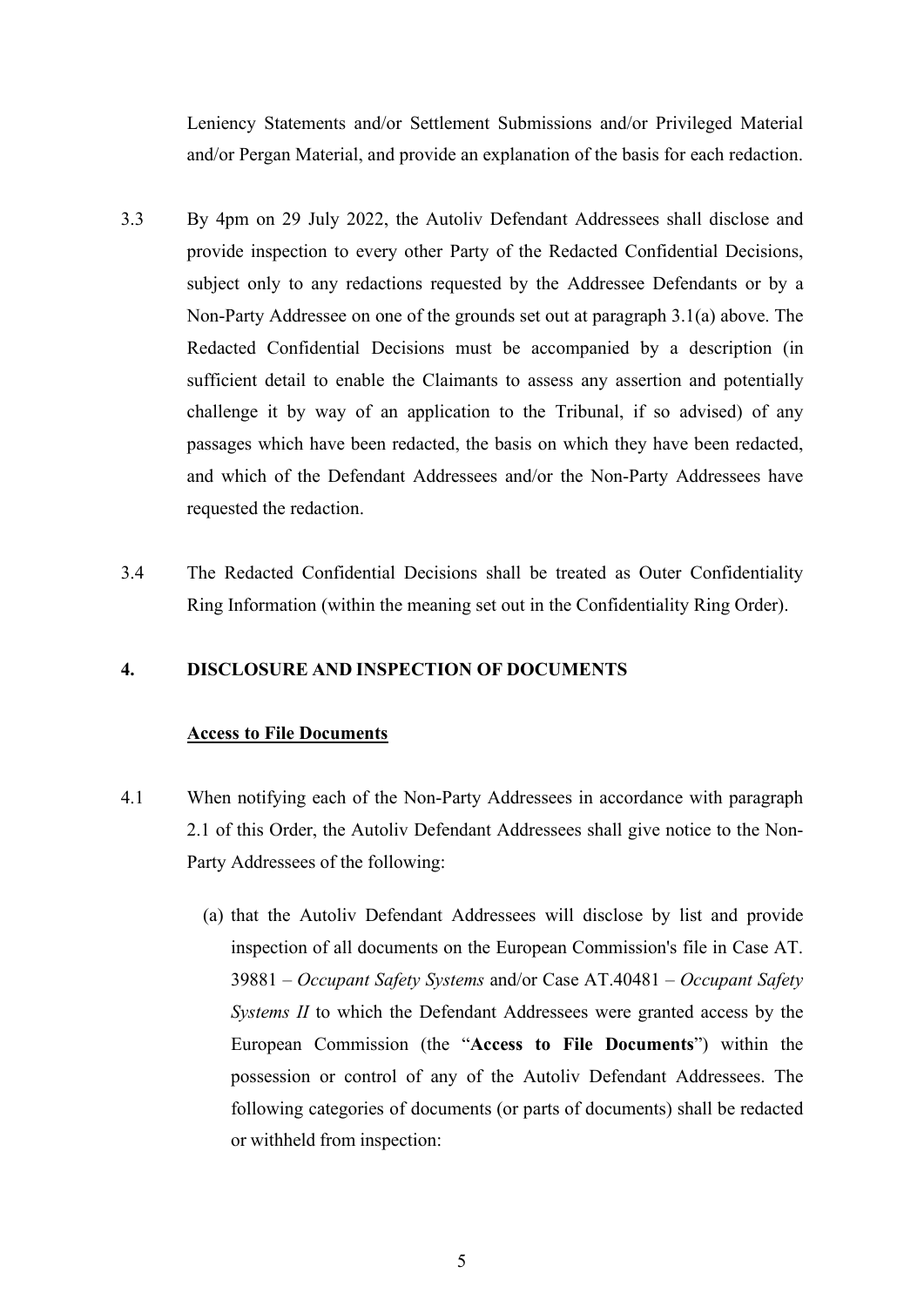- (i) Leniency Statements;
- (ii) Settlement Submissions;
- (iii) Privileged Materials; and
- (iv) material that is irrelevant, applying the approach contained in CPR rule 31.6 ("**Irrelevant Material**");
- (b) the Non-Party Addressees are invited to inform the Autoliv Defendant Addressees in writing by 4pm on 5 August 2022 of any (or part of any) Access to File Documents which they require to be redacted or withheld on the basis of any, or all, of Leniency Statements, Settlement Submissions or Privileged Materials, and to provide an explanation (in sufficient detail to enable the Claimants to assess any assertion and potentially challenge it by way of an application to the Tribunal, if so advised) of the basis for each redaction or withholding.
- (c) informing the Non-Party Addressees that if they fail to notify the Defendant Addressees in accordance with paragraph 4.1(b) of this Order by 4pm on 5 August 2022 the Tribunal may refuse any later claims for redactions or withholding, of the Access to File Documents.
- 4.2 The ZF and Tokai Rika Defendant Addressees shall inform the Autoliv Defendant Addressees in writing by 4pm on 5 August 2022 of any (or part of any) Access to File Documents which they require to be redacted or withheld on the basis of any, or all, of Leniency Statements, Settlement Submissions, Privileged Materials or Irrelevant Material, and provide an explanation (in sufficient detail to enable the Claimants to assess any assertion and potentially challenge it by way of an application to the Tribunal, if so advised) of the basis for each redaction or withholding.
- 4.3 By 4pm on 16 September 2022, the Autoliv Defendant Addressees shall: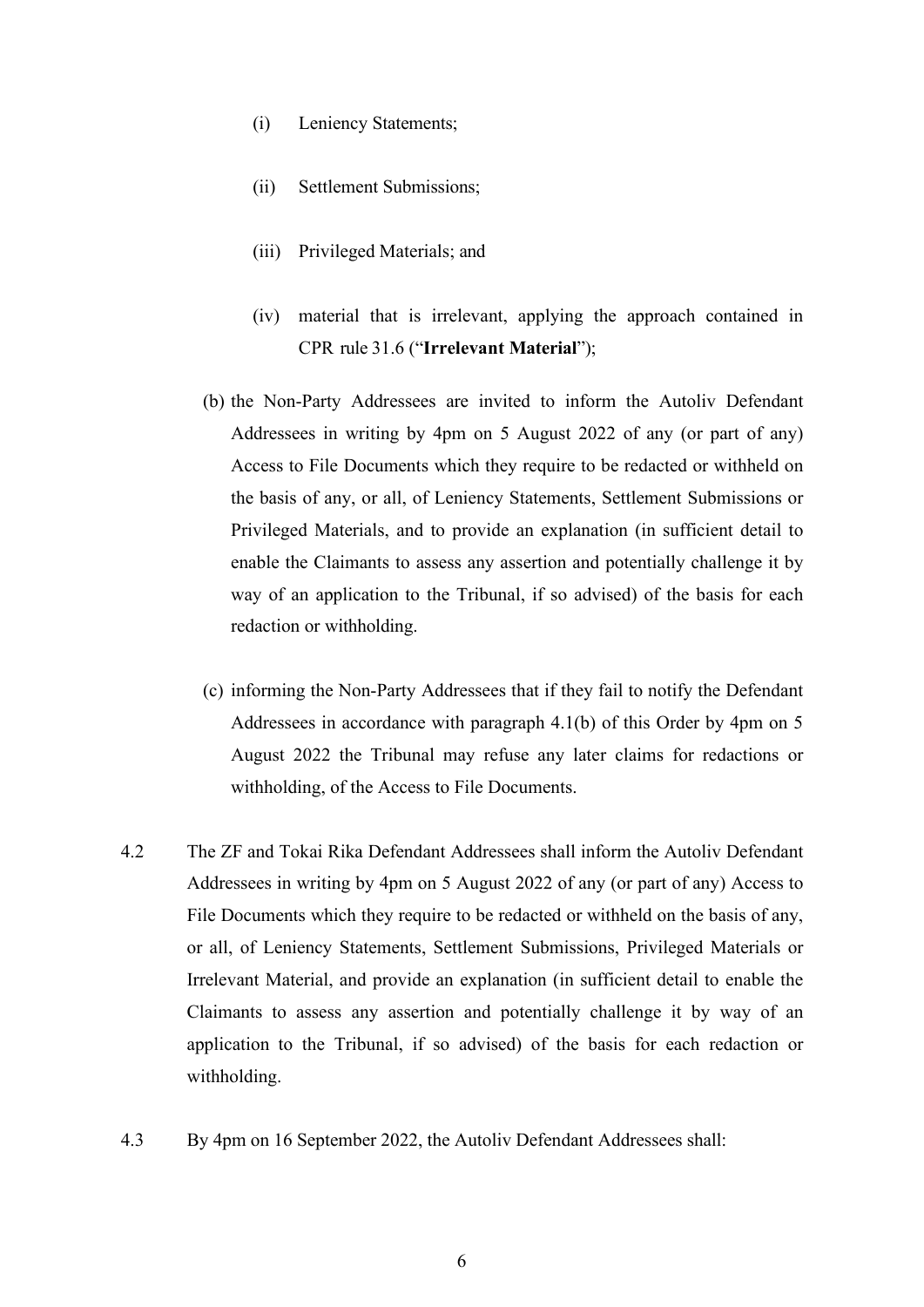- (a) disclose by list and provide inspection of the Access to File Documents to every other Party, subject only to a right to redact or withhold material at the request of the Defendant Addressees or of a Non-Party Addressee on one of the grounds set out at paragraph 4.1(a) above;
- (b) provide a description (in sufficient detail to enable the Claimants to assess any assertion and potentially challenge it by way of an application to the Tribunal, if so advised) identifying any documents which have been redacted or withheld by the Defendant Addressees and the basis on which they have been redacted or withheld; and
- (c) provide the Claimants with the explanation(s) provided by the Non-Party Addressees to the Autoliv Defendant Addressees pursuant to paragraph  $4.1(b)$  above.

#### **Additional Commission File Documents**

- 4.4 By 4pm on 30 September 2022, the Defendant Addressees shall:
	- (a) disclose by list and provide inspection of the documents within the Commission Files (not otherwise encompassed by the Access to File Documents) within their possession, custody or control, subject only to a right to redact or withhold material at the request of the Defendant Addressees on one of the grounds set out at paragraph 4.1(a) above the ("**Additional Commission File Documents**"); and
	- (b) provide a description (in sufficient detail to enable the Claimants to assess any assertion and potentially challenge it by way of an application to the Tribunal, if so advised) identifying any Additional Commission File Documents which have been redacted or withheld by the Defendant Addressees and the basis on which they have been redacted or withheld.

#### **5. GENERAL PROVISIONS**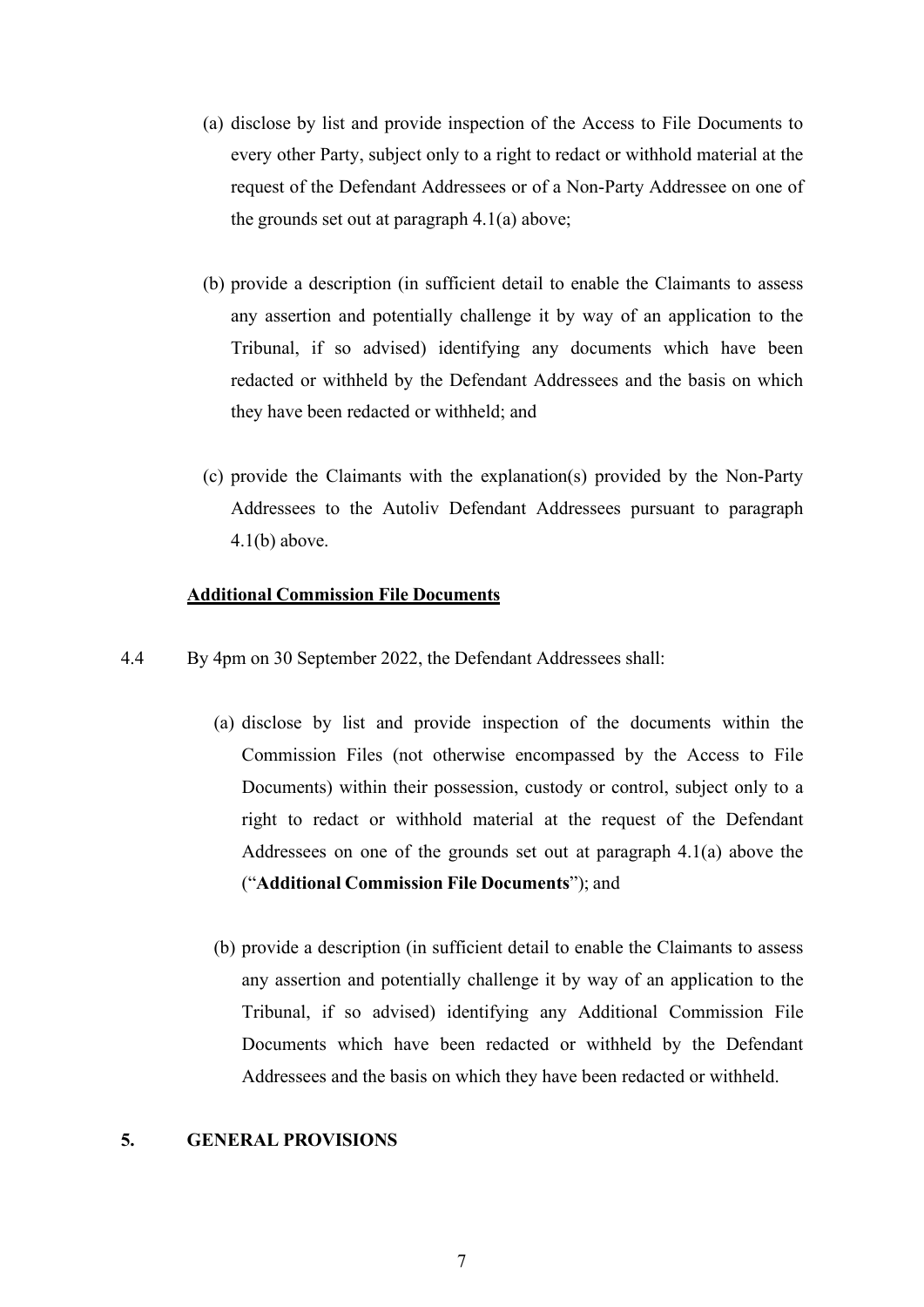- 5.1 The Parties' disclosures by list shall be accompanied by a disclosure statement in the form described at CPR Rule 31.10(5)-(7).
- 5.2 The Access to File Documents and Additional Commission File Documents include *inter alia*:
	- (a) contemporaneous documents included in the European Commission's administrative files relating to the investigations in Case AT. 39881 – *Occupant Safety Systems* and Case AT.40481 – *Occupant Safety Systems II*  (including any pre-existing courtesy translations and such pre-existing contemporaneous documents submitted by a leniency applicant);
	- (b) requests for information made by the European Commission;
	- (c) responses to requests for information made by the European Commission; and
	- (d) the indices to the European Commission's administrative files.
- 5.3 Where a document contains material in the categories identified in paragraph 3.1(a) above, it is only those parts of the document that may be redacted, not the entire document.
- 5.4 The Autoliv Addressee Defendants are not required to review the validity of requests by the Non-Party Addressees to withhold or redact parts of the Confidential Decisions and/or the Access to File Documents.

## **6. ADDITION OF CLAIMANTS TO THE PROCEEDINGS**

- 6.1 Without prejudice to any defence (including as to limitation) that the Defendants may raise, the Claimants have permission to add the following parties to the Claim as claimants:
	- (a) FCA Italy SpA;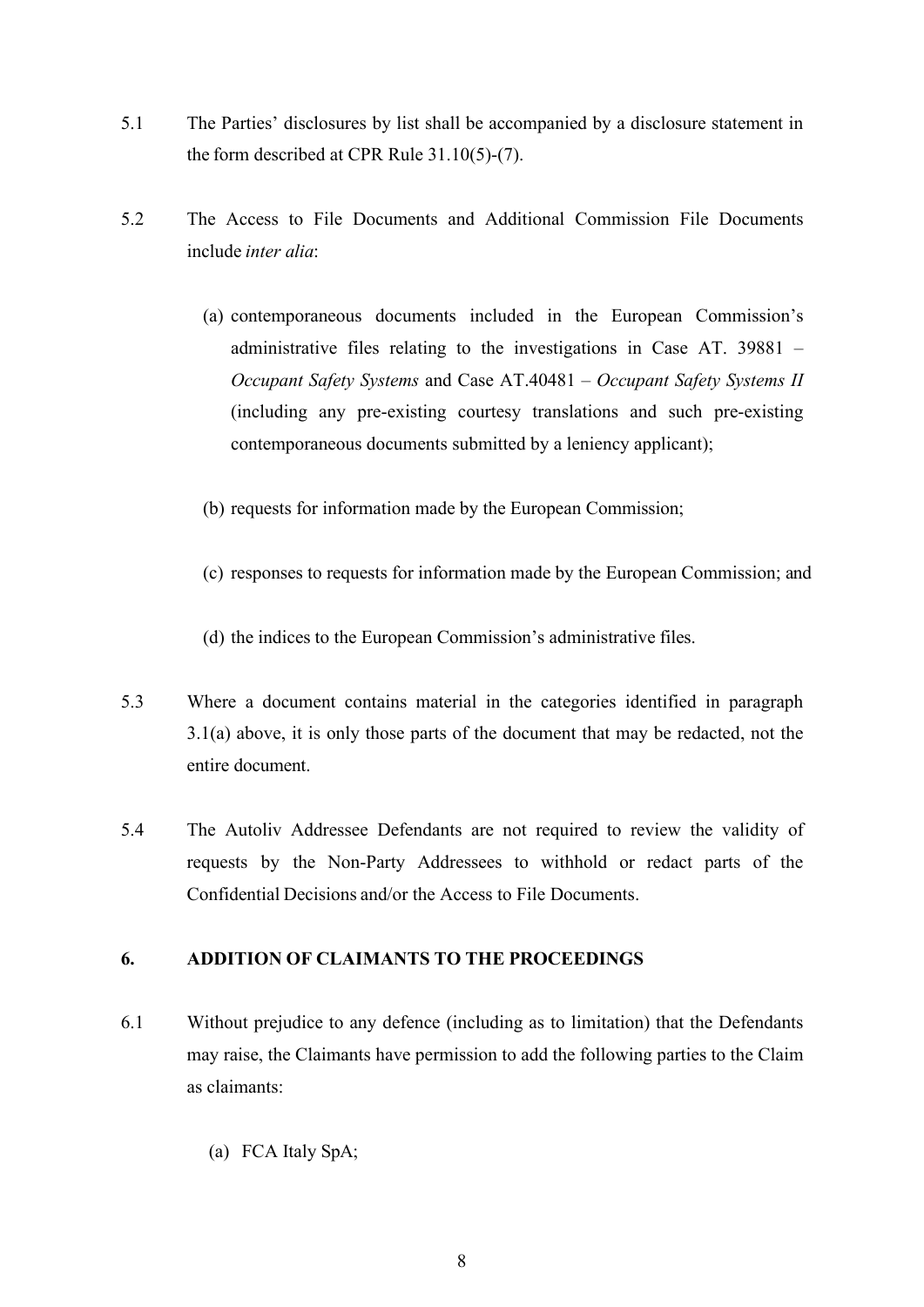- (b) FCA Srbija d.o.o. Kragujevac;
- (c) FCA Poland SA;
- (d) Maserati SpA; and
- (e) Societa Europea Veicoli Leggeri (Sevel) SpA.
- 6.2 Without prejudice to any reliance which they may place on s.32 of the Limitation Act 1980, the claims pursued by the additional Claimants mentioned in paragraph 6.1 hereof shall be treated as having been brought no earlier than the date of this Order, and the commencement of these claims shall not be treated as relating back to the date of issue of the Claim Form.
- 6.3 The amended Claim Form, as amended to reflect the addition of the further Claimants listed in paragraph 6.1 hereof, shall be filed and served within 14 days of the date of this Order.

## **7. AMENDMENTS TO STATEMENTS OF CASE**

- 7.1 By 4pm on 24 June 2022 the Claimants shall provide to the Defendants draft Amended Particulars of Claim with proposed amendments to reflect the claims brought by the additional Claimants listed in paragraph 6.1 hereof. The Defendants shall indicate by 4pm on 29 July 2022 whether they consent to the said amendments. To the extent that they do, the proposed amendments shall be included in the Amended Particulars of Claim which may be filed and served by the Claimants pursuant to paragraph 7.2 hereof. To the extent that they do not, the Claimants shall apply for permission to amend the Particulars of Claim by 4pm on 2 September 2022.
- 7.2 By 4pm on 28 October 2022 the Claimants shall file and serve Amended Particulars of Claim to reflect the claims brought by the additional Claimants listed in paragraph 6.1 of this Order (provided consent for the proposed amendments has been provided by the Defendants pursuant to paragraph 7.1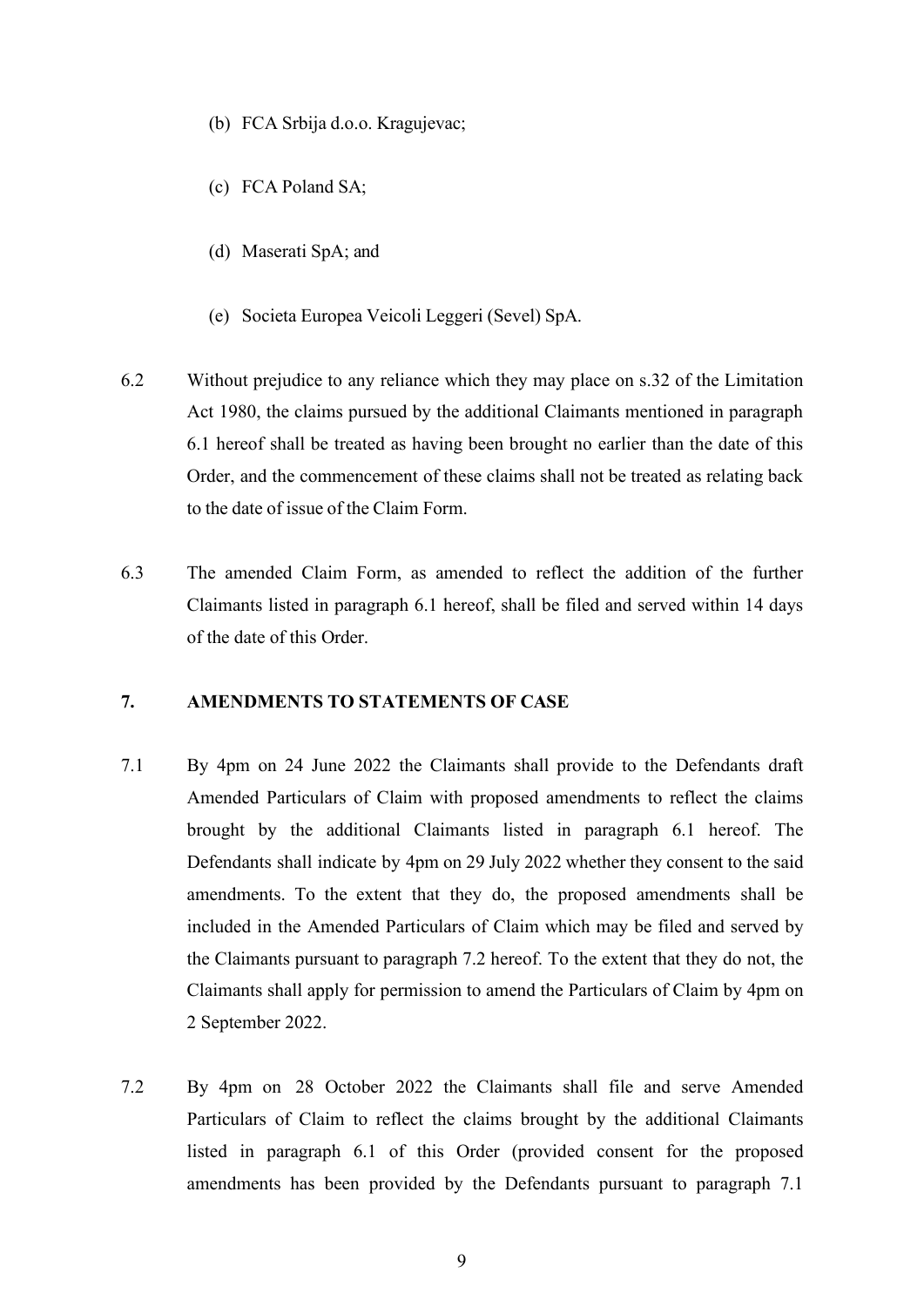above) and, if so advised, in light of the documents disclosed pursuant to paragraphs 3 and 4 of this Order.

- 7.3 By 4pm on 9 December 2022 the First to Eleventh Defendants shall file and serve Amended Defences, if so advised to make any consequential amendments in light of the Claimants' Amended Particulars of Claim.
- 7.4 By 4pm on 13 January 2023 the Claimants shall file and serve an Amended Reply, if so advised to make any consequential amendments in light of the Defendants' Amended Defences.

# **8. DISCLOSURE REPORTS AND ELECTRONIC DOCUMENTS QUESTIONNAIRES**

By 4pm on 7 February 2023 the parties shall serve Disclosure Reports and Electronic Documents Questionnaires addressing all issues in the proceedings.

# **9. PROCEDURAL TIMETABLE**

There shall be a further case management conference on the first available date from 14 March 2023 to consider further case management matters, including (but not limited to) further disclosure, the timetable for witness statements, expert evidence and the date of any pre-hearing review. The Trial shall be listed to commence not before May 2024 with a provisional estimate of 6 weeks.

#### **10. COSTS**

The costs of the case management conference be costs in the case.

#### **11. OTHER**

11.1 The Claimants, the First to Eleventh Defendants and the Non-Party Addressees have liberty to apply.